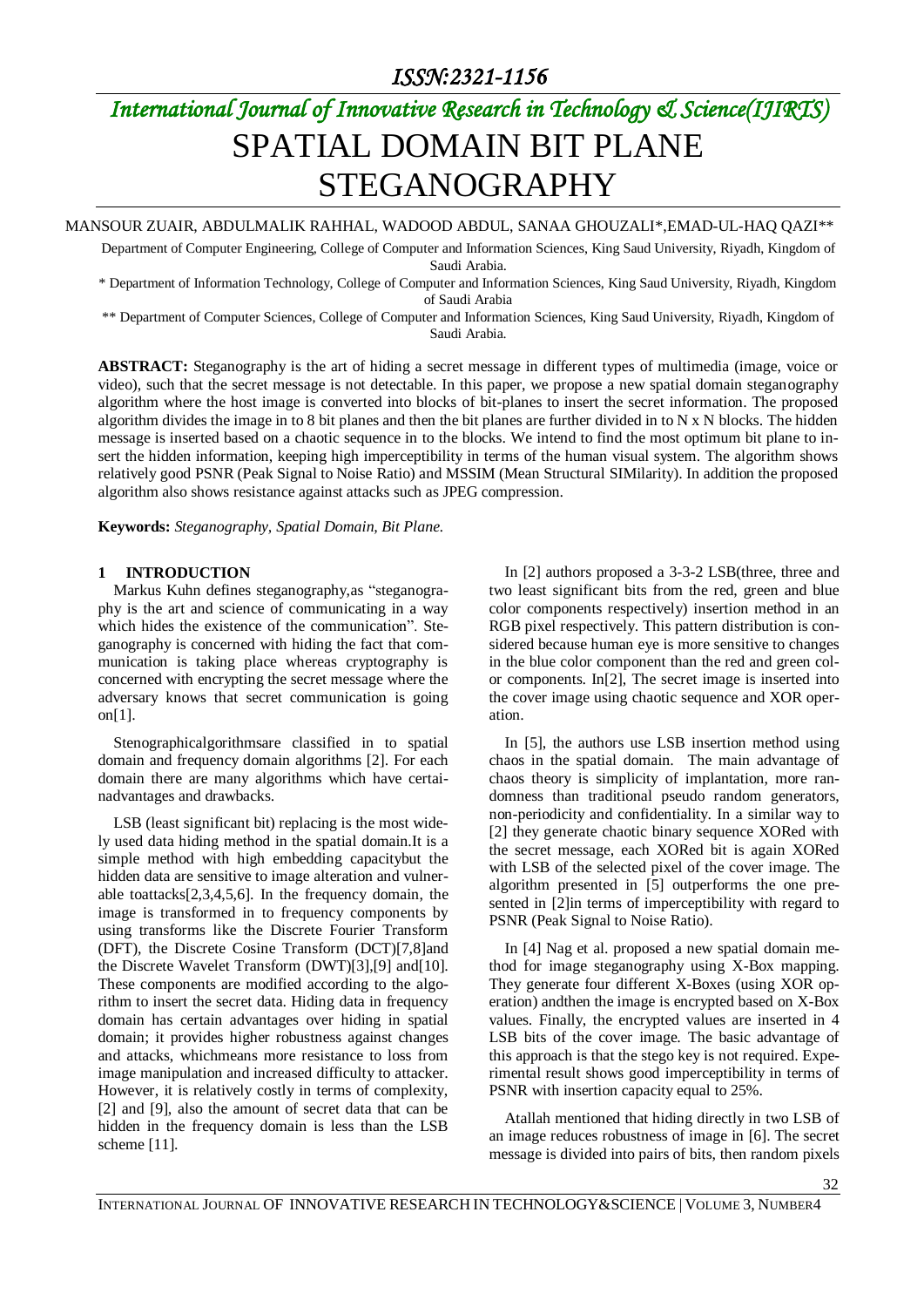### *International Journal of Innovative Research in Technology & Science(IJIRTS)*

of the cover image are chosen, where the algorithm searches for identical values to the secret message and saves the locations in a table. The algorithm can hide 6 bits of the secret message in one RGB pixel of the cover image. The identical values of secret message and cover image are sought to have high levels of imperceptibility.

In [12] X. Zhang proposed a reversible data hiding scheme for encrypted images. The proposed algorithm depends on encrypting the original uncompressed image using an encryption key to produce the encrypted image. Additional data is then embedded in to the encrypted image using a data hiding key. On the receiver side, the stego image is decrypted using an encryption key. Using data hiding key and decrypted image the embedded data is extracted and original image is recovered with the aid of spatial correlation of natural images.

In[13]Alam et al. extended the work of Chen et al. [14] to enhance the security of the algorithm. Edge detection is used to increase the capacity of the algorithm. A gray scale image is divided in to blocks of n pixels. The first pixel of each block is used to store the status of other pixels, the status is '1' if it is an edge pixel and status is set to '0' for a non-edge pixel. The secret information is then inserted through LSB substitution for edge and non-edge pixels using chaotic sequence. The experimental results show good imperceptibility and capacity.

In [15], Luo et al. expanded LSB matching revisited (LSBMR) image steganography algorithm and proposed an edge adaptive scheme which can select the embedding region according to the size of the secret image and the difference between consecutive pixels of the cover image. The host image is first divided into non-overlapping blocks and then each block is rotated based on a secret key. The rotation of the cover image improves the security and allows inserting the secret message in to both horizontal and vertical edges. In the next step, the blocks are rearranged as row vectors and then each vector is divided in to non-overlapping embedding units where each unit consists of two consecutive pixels. Then the embedding region is determined based on the given secret message size and the data hiding is done using a secret key. Finally, the stego image is rebuilt. The experiments show that the algorithm has improved security and imperceptibility.

Most of the algorithms proposed in the literature use LSB substitution of lower bits usually 1,2 and 3. This allows for a high level of imperceptibility but the hidden information inserted at these levels is vulnerable to the most common unintentional attacks. We are interested to find the most optimum locations to insert the hidden information, keeping high imperceptibility and also provide a certain level of resistance against common unintentional attacks such as JPEG compression.

The reset of the paper is organized as the follows. In Section 2, the proposed bit plane steganography algorithm is described. In Section 3,results are illustrated and the paper is concluded in Section 4.

#### **2 PROPOSED BIT PLANE STEGANOGRAPHY ALGORITHM**

The proposed bit plane steganography algorithm divides the image into N×N blocks of 8-bit planes for a gray scale image. The hidden information is inserted into random blocks based on a chaotic sequence. The insertion procedure takes into account the local mean L (block of  $N \times N$ ) and global mean G (whole image) according to Equation (1):

 $L'_{B(a,b)}$ 

$$
= \begin{cases} (1+\partial)G_B, & if M_{(i,j)} = 1 \\ (1-\partial)G_B, & if M_{(i,j)} = 0 \end{cases}
$$
 (Error! Bookmark not defined.)

where  $L'_{B(a,b)}$  is new mean value of block (a,b) in bit plane B,  $G_R$  is the mean of bit plane B, and  $\partial$  is the force of insertion of the hidden information.

Now to change the local mean of the block  $(L'_{B(a,b)})$ , f randomly selected bits are flipped in the particular block. Where f is calculated using Equation (2):

 $\mathbf f$ 

 $=$   $\lceil L \rceil$  $-L$ ] $N^2$ 

The secret message insertion procedure is illustrated in Figure 1.

(Error! Bookmark not defined. )

In the extraction phase, the local and global mean values are compared for blocks specified by the chaotic secret key and the decision of '1' or '0' is reached based on Equation (3):

$$
M_{(i,j)} = \begin{cases} 1, & if L'_{B(a,b)} \ge G_B \\ 0, & if L'_{B(a,b)} < G_B \end{cases}
$$
 (Error! Bookmark not defined.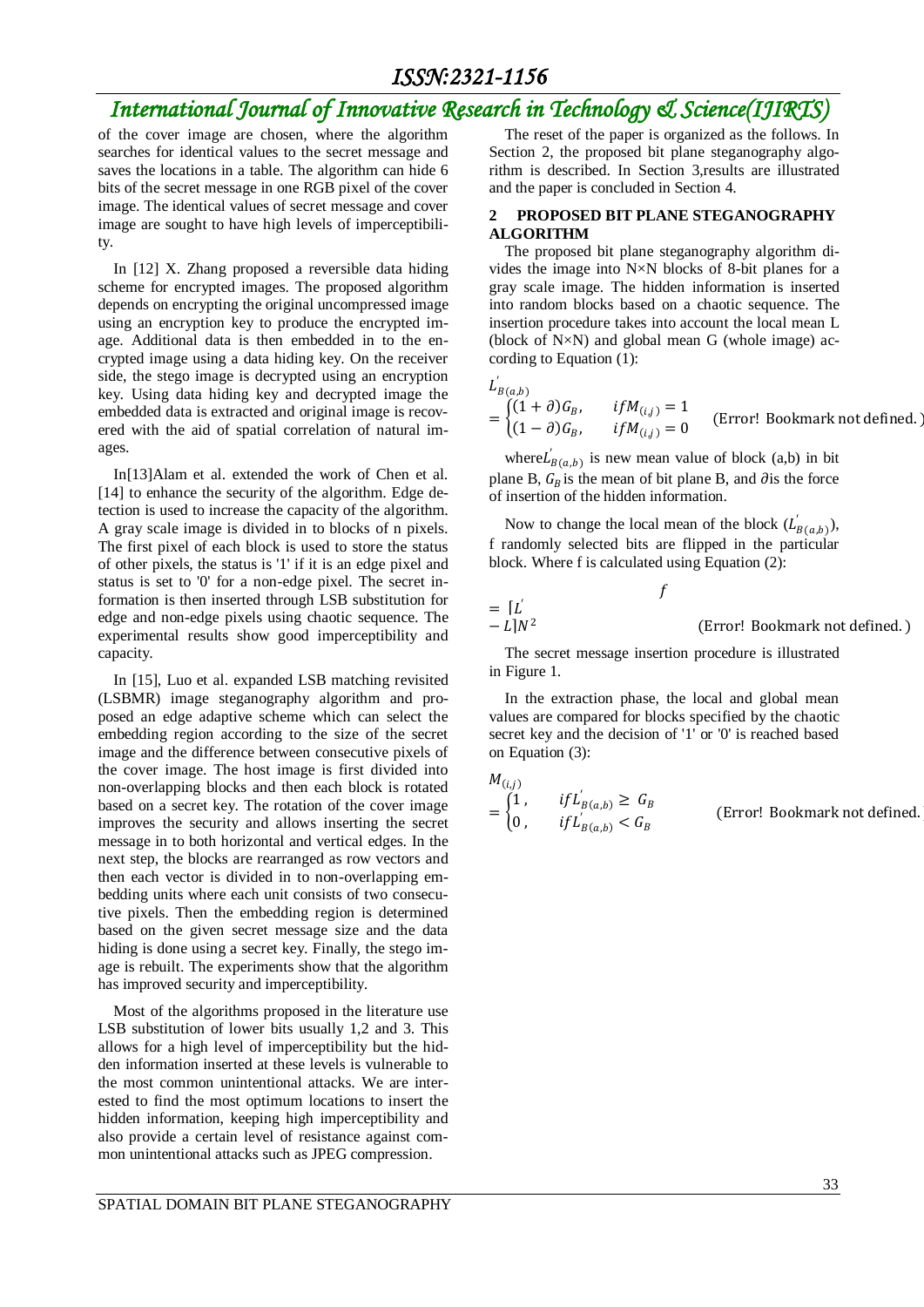# *International Journal of Innovative Research in Technology & Science(IJIRTS)*



*Fig. 1. Secret message insertion procedure*.

### **3 EXPERIMENTAL RESULT:**

We tested the algorithm for 5 images of size  $512\times512$ shown in Figure 2.







Window Thumb

*Fig. 2. Tested images.*

The capacity C for an  $X \times Y$  image is given by Equation (4):

$$
\frac{C}{\approx} \frac{X \times Y}{2 \times N^2}
$$

(Error! Bookmark not defined

Where  $X \times Y$  is image size and  $N \times N$  is the block size.

### **4 IMPERCEPTIBILITY ANALYSIS**

To find out the most optimal bit plane to insert the hidden information we inserted the hidden information in to each bit plane and carried out objective and subjective analysis of the stego images. We noticed that the hidden information is imperceptible in bit planes 1-4 when  $\partial = 0.1$  as illustrated in Figure 3. There are some locations where the hidden information is not completely imperceptible for bit plane 5. For bit plane 6-8, there are several location where the changes in the image are visible.



Original image







Insertion in bit plane 3 Insertion in bit plane 4







Insertion in bit plane 7 Insertion in bit plane 8 *Fig. 3. Hidden information insertion into each bit plane of*   $Baboon(\partial = 0.1)$ *.* 

The Mean Square Error (MSE) and the Peak Signal to Noise Ratio (PSNR) are the two error metrics used to compare image quality. The MSE represents the cumulative squared error between the modified and the original image, whereas PSNR represents a measure of the peak error. The lower the value of MSE, the lower the error. MSE is calculated using Equation (5):

34

INTERNATIONAL JOURNAL OF INNOVATIVE RESEARCH IN TECHNOLOGY&SCIENCE | VOLUME 3, NUMBER4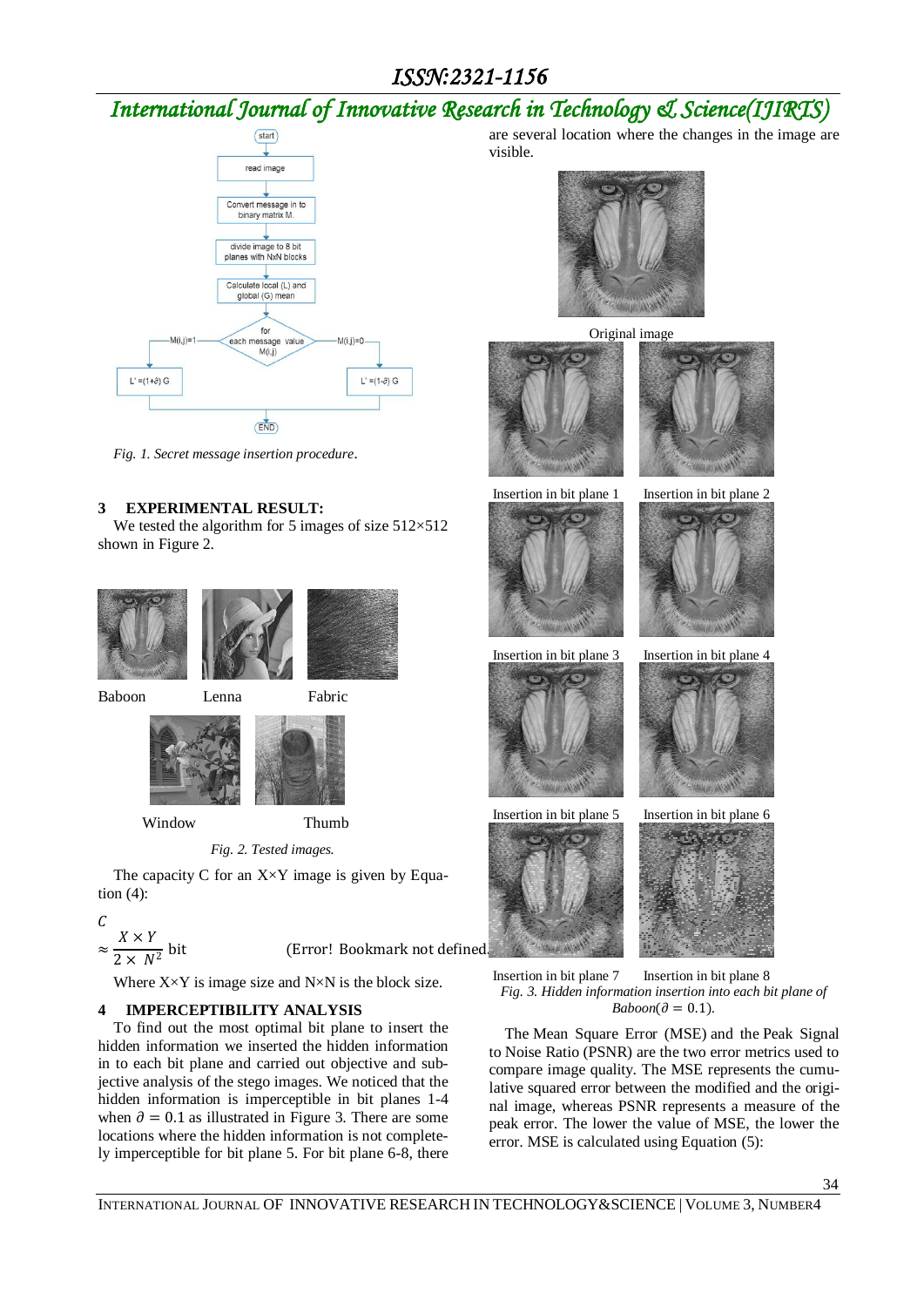## *International Journal of Innovative Research in Technology & Science(IJIRTS)*

**MSE**  $= \frac{\sum_{XY} [I_1(x, y) - I_2(x, y)]}{Y_1 + Y_2}$ 2  $X \times Y$ 

(Error! Bookmark not defined. ) rithms, especially for the optimal cases, i.e. bit planes 4 and 5.



*Fig. 4. Average MSE of all tested images for all bit planeswith*  $\ddot{\theta} = (0.05, 0.2, 0.35)$ .

Figure 4 shows the average MSE for all tested images for all bit planes with different value of force insertion( $\partial$ ). We noticed that MSE values for bit planes 1-5 are relatively lower than the bit planes 6-8 for all values of insertion force.

PSNR is calculated using Equation (6):

$$
PSNR
$$
  
= 10  
\*  $log_{10} \left( \frac{R^2}{MSE} \right)$  (Error! Bookmark not defined.)

Where R is the maximum gray scale value of a pixel in the image under consideration.



*Fig. 5. Average PSNR of all tested image for all bit planeswith*  $\partial = (0.05, 0.2, 0.35)$ .

Figure 5 shows the average PSNR values for all tested images for all bit planes with different values of force of insertion  $(\partial)$ . As high PSNR values indicate low distortion, we can conclude that bit planes 1-5 are the most suitable to insert the hidden information.

Table 1 shows the comparison between the proposed algorithm and similar algorithms found in the literature.The PSNR values for the proposed algorithm show higher imperceptibility when compared with these algo*Table 1: PSNR comparison.*

| Algorithm                               | <b>PSNR dB</b> |
|-----------------------------------------|----------------|
|                                         | 49 - 59        |
|                                         | 34 35          |
| [12]                                    | $41 - 40.79$   |
| Proposed algorithm<br>As shown in Fig 5 | 18-64          |

Although MSE and PSNR are very simple and conventionally accepted tools to measure signal fidelity yet in practice, we observe that tools like the Structural SIMilarity (SSIM) index give a clearer understanding of imperceptibility specially when modeling the human visual system in applications like compression and data hiding.

Figure 6 shows the Mean SSIM (MSSIM) for all images and all bit planes with different value of force of insertion  $\left(\partial\right)$ . We observe very similar results to the ones shown in Figure 3. The MSSIM results confirm our initial analysis that bit planes 1-5 are the most suitable to insert the hidden information in terms of imperceptibility.



*Fig. 6. Mean SSIM of all images and all bit planeswith*   $\partial = (0.05, 0.2, 0.35)$ .

In the context of data hiding it is important to analyze the histograms of the image before and after the data hiding process. Figure 7 shows the histograms of original image and stego images after hiding data in bit planes 4, 5 and 6. We observe that bit planes 1-5 are suitable to insert the hidden information as the histogram before and after hiding the data resemble each other. The histogram after hiding data in bit plane 6 shows tell-tale signs of image manipulation.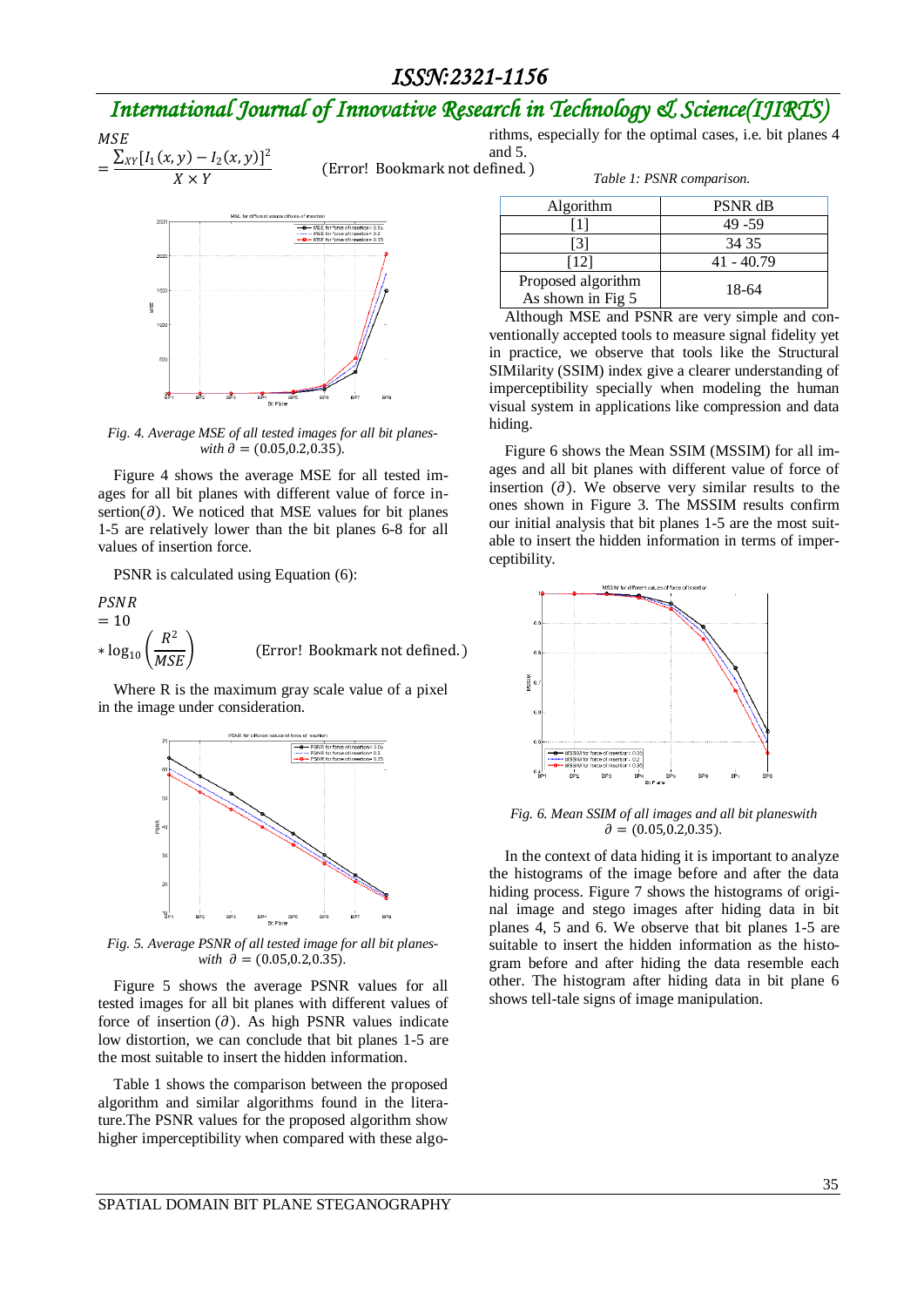# *International Journal of Innovative Research in Technology & Science(IJIRTS)*



Histogram of original image



Hiding data in bit plane 4



Hiding data in bit plane 5



Hiding data in bit plane 6

*Fig. 7. Histogram of original image and the histograms of stego images* after hiding data in bit planes 4, 5 and  $6(\partial =$ 0.1)*.*

### **5 ROBUSTNESS AGAINST UNINTENTIONAL ATTACKS:**

JPEG compression is a common unintentional attack in the context of image steganography. We tested the proposed algorithm against JPEG compression with compression quality 90-100.

Figure 8 shows that the proposed algorithm is able to resist this common unintentional attack to a certain level. It is also obvious here that algorithms that employ substitution of lower bits (1-3) will lose most of the hidden information under such unintentional attacks. Although it is important to have resistance againstcompression and other signal distortions, it is essential for a steganography application to have very good imperceptibility.



bit plane 4



bit plane 5

*Fig. 8. JPEG compression for bit planes 4 and 5 for*  $(IF)$  *=* 0.1, 0.25 and 0.5.

#### **6 CONCLUSION**

The art of hiding secret information requires selecting the optimal location to insert the secret information for a particular application. The current work is a step forward in the direction of finding the best bit planes to insert the hidden information in a chaotic manner. Bit plane 4 and 5are the most optimumaccording to our tests and analysis. The proposed algorithm shows good PSNR values when compared with similar approaches found in the literature. The algorithm is best suited for a scenario where high invisibility is sought with resistance to common unintentional attacks like JPEG compression.

36